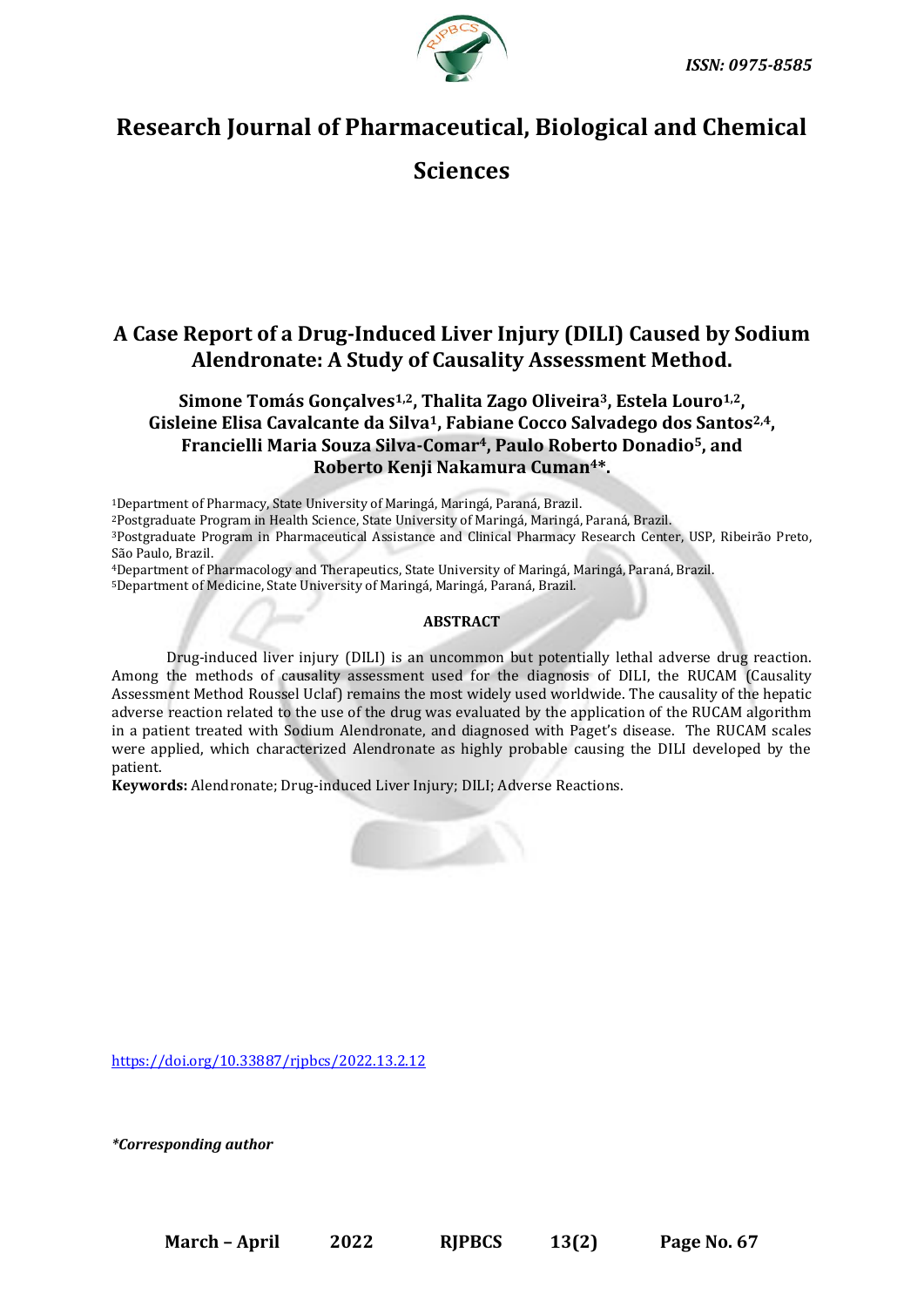

#### **INTRODUCTION**

Drug-induced liver injury (DILI) is an uncommon adverse reaction, with a frequency ranging from 1 in 10,000 to 1 in 100,000 cases of adverse drug effects, but potentially lethal [1, 2], being the cause of fulminant liver failure in 13% to 30% of cases [3]. However, the DILI notification is still very low, which is why the mechanisms of liver toxicity of some drugs are still unknown and is also the most frequently cited reason for withdrawal of medications from the marketplace [4].

The diagnosis of DILI is still a challenging issue in clinical practice and depends on the exclusion of other causes. Abnormal liver enzymes detected on laboratory tests, in the absence of most common liver diseases, should always lead the clinician to suspect DILI [5]. Given the inconsistent presentation of DILI, a major challenge is establishing a causative relationship between the hepatic injury and the drug in question. An important tool in the elucidation of causality is the Roussel Uclaf Causality Assessment Method (RUCAM) algorithm, a well-validated clinical scoring system, which is now the preferred version to be used in cases of DILI [3,6].

Alendronate, a Bisphosphonate, is used in the treatment and prevention of osteoporosis in women who have undergone menopause and also to treat osteoporosis in men. The drug is also used to treat osteoporosis in patients who are taking corticosteroids and to treat Paget's disease of bone, a condition involving cellular remodeling and deformity of one or more bones. Alendronate works by preventing bone breakdown and increasing bone density (thickness). This drug is FDA (Food and Drug Administration-US) and ANVISA (National Health Surveillance Agency in Brazil) approved for the treatment of postmenopausal osteoporosis, prevention of postmenopausal osteoporosis, steroid-induced osteoporosis, male osteoporosis and Paget's disease.

There are many reports of hepatotoxicity associated with medications, but Alendronate is generally not counted among these drugs. Up to the present, five cases of hepatotoxicity induced by Alendronate have been reported [7-11]. Considering that bisphosphonates are absorbed by the bone matrix and rapidly eliminated by renal excretion, hepatic metabolism is minimal, and thus it is unexpected that they may be associated with hepatotoxicity.

According to the scientific literature, no reports of hepatotoxicity have been found in patients with Paget's disease treated with Alendronate. Thus, in this first report related to the occurrence of DILI caused by Alendronate in a patient from the rheumatology outpatient clinic with Paget's disease.

This study aims to report a case rare liver dysfunction preceded by the use of Sodium Alendronate and to assess the causality of the adverse reaction according to the Causality Assessment by Naranjo's Method [12] and Roussel Uclaf (RUCAM) [3,6].

#### **CASE REPORT**

A 76-year-old Caucasian man was admitted to the rheumatology outpatient clinic with urinary retention. At this time, he reported progressive bone pain and deformity in the right lower limb, making it difficult to walk. In addition, he reported back pain about six years after a fall down and denied fracture. After evaluation by rheumatologists, an X-ray evidenced bone changes, then a scintigraphic examination confirmed the diagnosis of polyostotic Paget's disease of the bone in sternal manubrium, left humerus, L1, L3, L4, right hemipelvis, right femur and proximal left femur diaphysis. Thus, he started drug treatment with alendronate 70 mg weekly. During outpatient follow-up, partial regression of the focal areas was observed on scintigraphy. In a clinical consultation, the patient reported worsening pain on movement and consequently remained at rest. On this occasion, the weekly dose of Alendronate was increased by the prescriber to 210 mg. After five months of this adjustment in therapy, there was a change in laboratory and ultrasound tests. On ultrasound examination, the liver was enlarged with rounded edges and smooth surfaces. In addition, he had the following laboratory alterations: Gammaglutamyltransferase (GGT) 1,141 U/L, Alkaline Phosphatase (ALP) 312 U/L, Aspartate Transaminase (AST) 63 U/L and Alanine Transaminase (ALT) 156 U/L.

The patient denied ingestion of natural products or teas and reported alcohol consumption occasionally. Analyzing the drugs in use that could be the causative agent by the potential for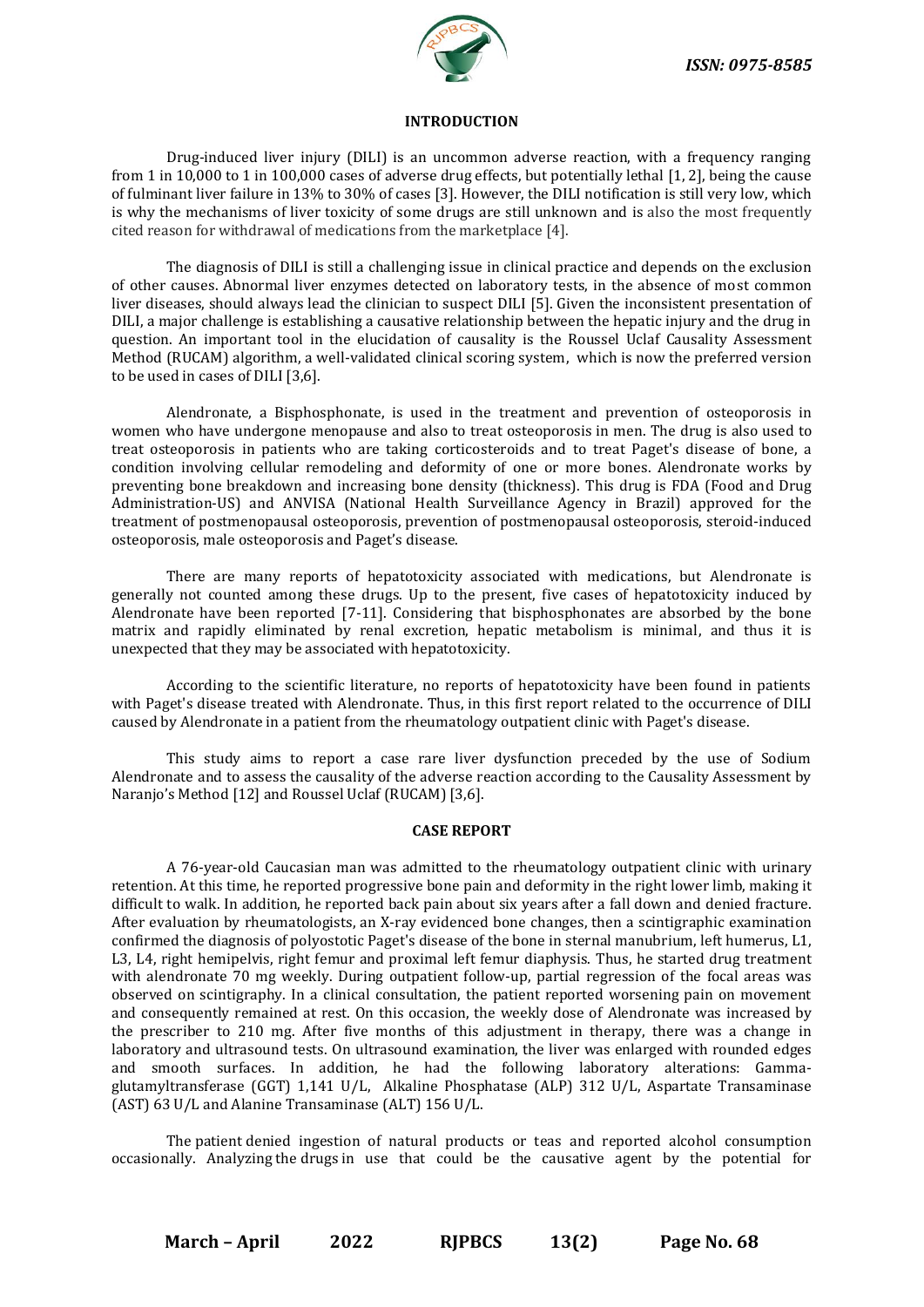

hepatotoxicity, Alendronate was considered the suspect, and it was immediately suspended. Then the laboratory changes was quickly reversed, but GGT and ALP remained high.

After nine months of Alendronate's discontinuation, the blood rates of GGT (282 U/L) and ALP (216 U/L) remain increased. Serology for viral hepatitis and total abdomen ultrasound were requested to investigate the persistence of such changes. The ultrasound showed suggestive signs of steatosis and serology for viral hepatitis was negative.

The patient presented an evolution of Paget's disease, with the development of symptomatic secondary osteoarthritis in the right knee. He presented a comminutive fracture of the neck of the right femur after fall, and surgery was required. The treatment with Alendronate 70 mg/week was resumed. In continuous clinical evaluations, after four years of identification and suspension of the probable liver injury agent, GGT (158 U/L) and ALP (450 U/L) did not return to baseline levels.

This study was approved by the Research Ethics Committee of the State University of Maringá, Maringá, Paraná, Brazil (CAAE: 57956016.2.0000.0104).

#### **DISCUSSION**

The diagnosis and notification of the adverse events induced by drugs (ADR) are important for the early detection and reduction of damages to patients affected by DILI, whereas changing the course of liver injury in 50% of the cases in which the drug was suspended and decreasing the liver enzyme levels [4,5]. Liver injury is defined by increased serum activities of ALT of at least 5 times the upper limit of normal (ULN) and/or of ALP of at least 2 times ULN, provided that ALP is of hepatic origin [3,4]. DILI may progress to acute liver failure, rapidly leading to death, whereas the early detection and well managed, it evolves favorably with the suspension of medication and support measures for the symptoms.

The most frequently reported adverse reactions after the use of Alendronate are gastrointestinal, such as esophageal ulcers, dyspepsia symptoms, gastritis, and esophagitis, observed after dosages varying from 5 to 10 mg daily [9,13].

In the present report, possibly due to the rapid identification of the causative agent, there was no evolution of the case for urgent/emergency care, however, this is not always a reality. A prospective study observed within a six-month period an incidence of 4.2% of hospital emergencies as adverse drug events, of which 90% were confirmed as ADRs [14]. Thus, as a way to make the decision about the causality of the drug reaction more objective and to prevent further damage to the patient, causal algorithms were created. The causality of the adverse event related to the use of the drug could be evaluated by the application of the Naranjo and RUCAM algorithms. The Naranjo algorithm was one of the precursors, but its general character does not allow contemplating the specificity of DILI. The RUCAM was the first and most widely used algorithm specific for DILI [15].

The RUCAM algorithm is an important tool for clinical practice and can be applied by physicians, pharmacists and nurses. The method consists of seven axes in the decision strategy, in which the answers correspond to numerical values whose sum results in the total score. This score can assign a definitive diagnosis of DILI without re-administration of the same to the patient [3]. The application of the algorithm allows for greater accuracy in confirming the suspected adverse reaction and was conveniently applied for the evaluation of hepatotoxicity by Sodium Alendronate.

On the RUCAM scale, initially the ratio R was calculated, in which  $R = [ALT/ULN] \div [ALP/ULN]$ [4,5]. The values applied were those found at the peak of the DILI manifestation, with ALT: 156 U/L and ALP: 311 U/L, so the established value was 0.88. This value characterizes the lesion as cholestatic, because the classification is based on hepatocellular ( $R > 5.0$ ), cholestatic ( $R < 2.0$ ) or mixed ( $R = 2.0-5.0$ ). Subsequently, the sum of the values attributed to each question culminated in score 11, which defines the adverse reaction as defined as highly probable as to causality.

Among the algorithms, we also applied the method proposed by Naranjo et al. (1981) [12]. By this Algorithm, the adverse reaction was classified as probable. A "probable" ADR is configured in a time sequence with a recognized response to the suspected drug and is confirmed by withdrawal thereof, but not by re-exposure to the drug.

**March – April 2022 RJPBCS 13(2) Page No. 69**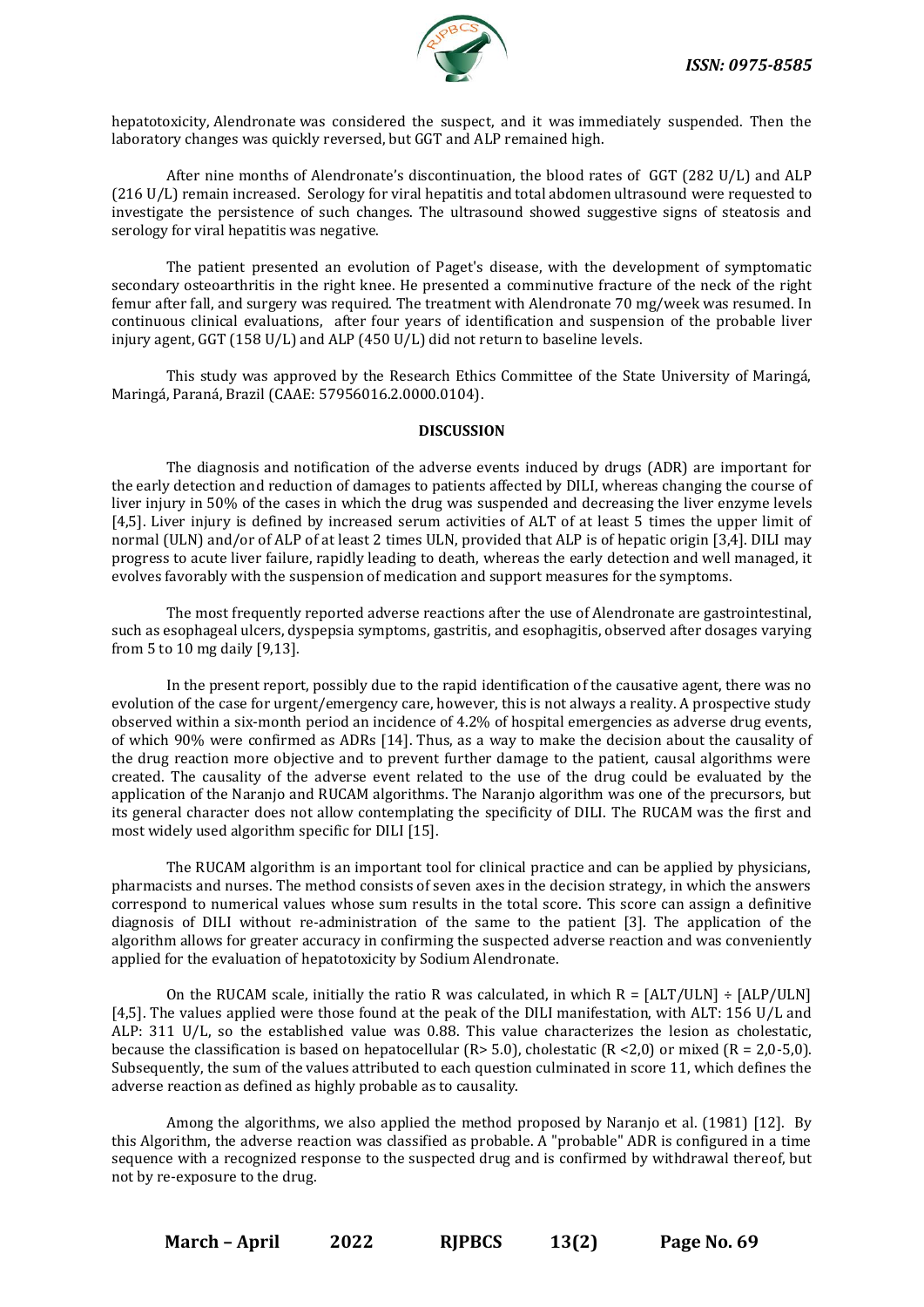

Considering that the period between the medical prescription of Alendronate at the dose of 210 mg/week and the appearance of the liver lesions in the present study was five months, it is observed that the time for the development of the symptoms was in accordance with the reports in the literature [4,5]. However, even with the discontinuation of the probable causative agent, there was no complete restoration of serum enzymes that assess liver function after 4 years. The reversal of liver enzymes to normal values is occurring slowly due to the history of previous diseases (diabetes mellitus) and life habits (alcoholism, smoking, and sedentary).

It is extremely important to look at the drugs used simultaneously with the probable hepatotoxicity agent. When concomitant use of drugs occurs, the metabolic activity of cytochrome P-450 enzymes may undergo induction, inhibition, or substrate competition [16]. At the time of evaluations of drug interactions, no significant interactions were found. During a progression of the disease, there may be variations in the profile of the serum enzymes, in this way, the time at which the R-value is calculated is of extreme importance. Some clinicians use enzymatic values from the first analytical test showing elevations above normal to establish the R-value, while others use maximum values, which may or may not coincide with the initial analytical values. Thus, a lack of standardization for the calculation could interfere with the diagnosis of DILI and in the type of liver injury.

Therefore, the selection of a drug for the treatment of Paget's disease should be carefully considered. Most clinicians consider Calcitonin as second-line therapy for bisphosphonate intolerant. When compared to this class, Calcitonin is less effective in suppressing bone turnover, has a higher cost, and may develop resistance, but does not cause osteomalacia and is more effective in cicatrization of lytic lesions [17].

Up to the present, five cases of hepatotoxicity induced by Alendronate have been reported. In 1998, Lieverse [7] reported a 77-year-old woman who developed severe hepatitis under alendronate therapy. No other cause for hepatotoxicity was found, and the laboratory findings returned to normal after alendronate was stopped. In 2000, a 71-year-old woman was reported with elevated serum liver enzyme levels after two months of alendronate therapy [8]. After the withdrawal of the drug, the enzyme levels slowly returned to normal ranges. Similarly, in 2001, a 76-year-old woman presented with elevated serum liver enzymes three months after the start of Alendronate therapy, and again laboratory parameters returned to normal six weeks after withdrawal of the drug [9]. In 2002, similar hepatotoxicity was seen in a 71-year-old woman on alendronate therapy and this slowly resolved after the drug was stopped [10]. Finally in 2007 Yanik *et al*. (2007) described a 47-year-old postmenopausal woman who had been taking Alendronate 70 mg/week for osteoporosis. After two months of Alendronate therapy, she developed hepatotoxicity and behind the therapy was discontinued, the patient's hepatic enzyme levels slowly returned to normal. For all of these patients, no other possible causative factors for hepatotoxicity except Alendronate therapy were reported [11].

After analyzing the data from this clinical case, the Pharmacovigilance Commission of the hospital in question concluded that the use of Alendronate was the likely cause of the ADR presented by the patient and notified to the Brazilian Notification System in Health Surveillance (SNVS) [18].

#### **CONCLUSION**

The rapid and accurate detection of DILI is essential in clinical practice, however, it is a challenge as it presupposes a high index of suspicion and the exclusion of other differential diagnoses. The RUCAM algorithm is an important tool for clinical practice, plus it can be applied by doctors, pharmacists, and nurses. The application of this algorithm allows higher accuracy in the confirmation of the suspicion of the adverse reaction, and it was applied conveniently for evaluation of Alendronate hepatotoxicity.

#### **ACKNOWLEDGMENT**

Fundação araucária, CAPES and Conselho Nacional para desenvolvimento Científico/CNPq for financial support.

#### **REFERENCES**

[1] Larrey D. Semin Liver Dis 2002; 22:145-155.

**March – April 2022 RJPBCS 13(2) Page No. 70**